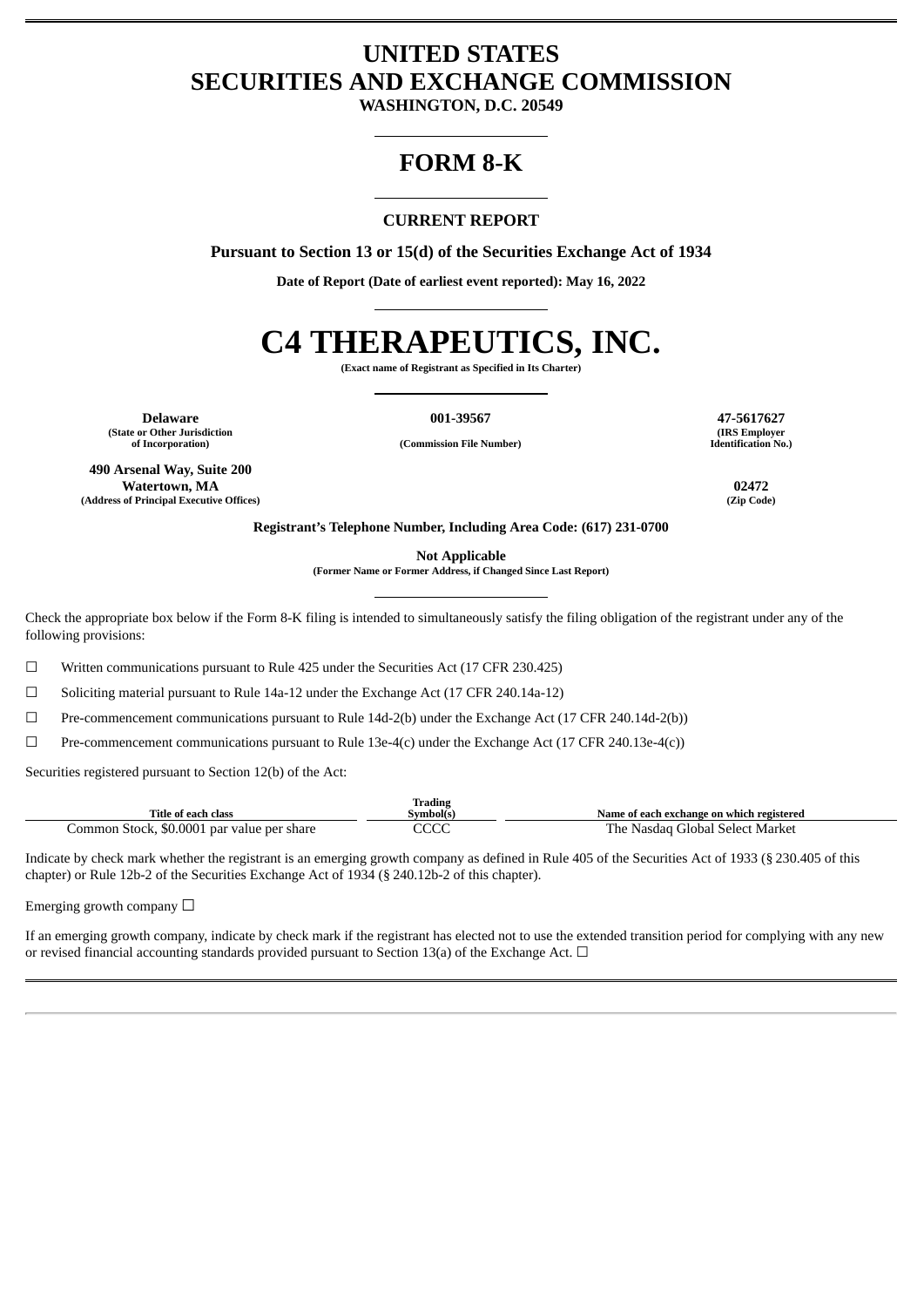### **Item 8.01 Other Events.**

On May 16, 2022, C4 Therapeutics, Inc. (the "Company") issued a press release entitled "C4 Therapeutics Announces First Patient Dosed in Phase 1/2 Clinical Trial Evaluating CFT8634, an Orally Bioavailable BiDAC™ Degrader for the Treatment of Synovial Sarcoma and SMARCB1-null Tumors". A copy of the press release is filed as Exhibit 99.1 to this Current Report on Form 8-K and is incorporated herein by reference.

#### **Item 9.01 Financial Statements and Exhibits.**

(d) Exhibits.

| <b>Exhibit</b> |                                                                             |
|----------------|-----------------------------------------------------------------------------|
| <b>Number</b>  | <b>Description</b>                                                          |
| 99.1           | Press release issued May 16, 2022                                           |
| 104            | Cover Page Interactive Data File (embedded within the Inline XBRL document) |
|                |                                                                             |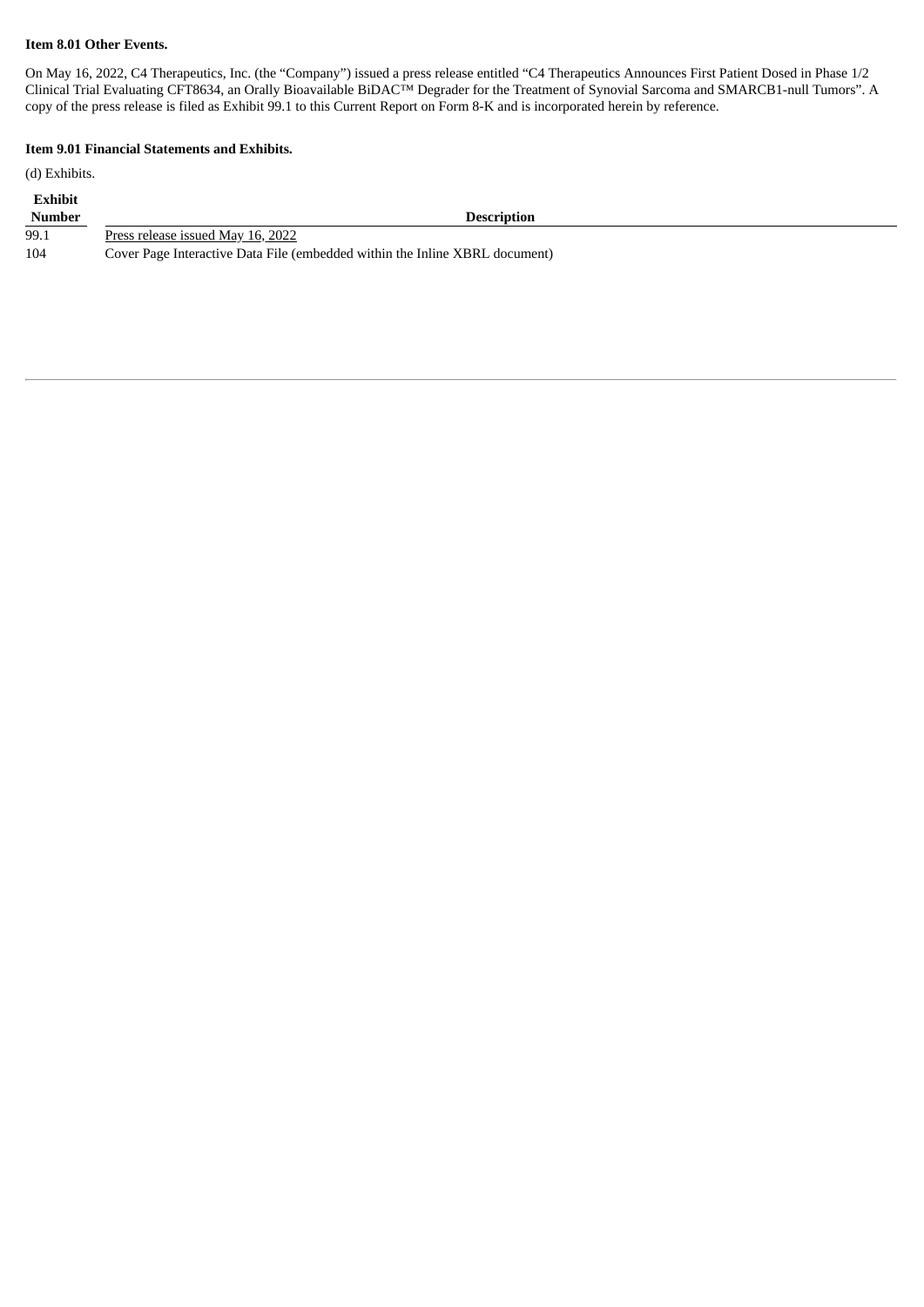#### **SIGNATURES**

Pursuant to the requirements of the Securities Exchange Act of 1934, the registrant has duly caused this report to be signed on its behalf by the undersigned thereunto duly authorized.

Date: May 16, 2022 By: /s/ Jolie M. Siegel

C4 Therapeutics, Inc.

**Jolie M. Siegel Chief Legal Officer**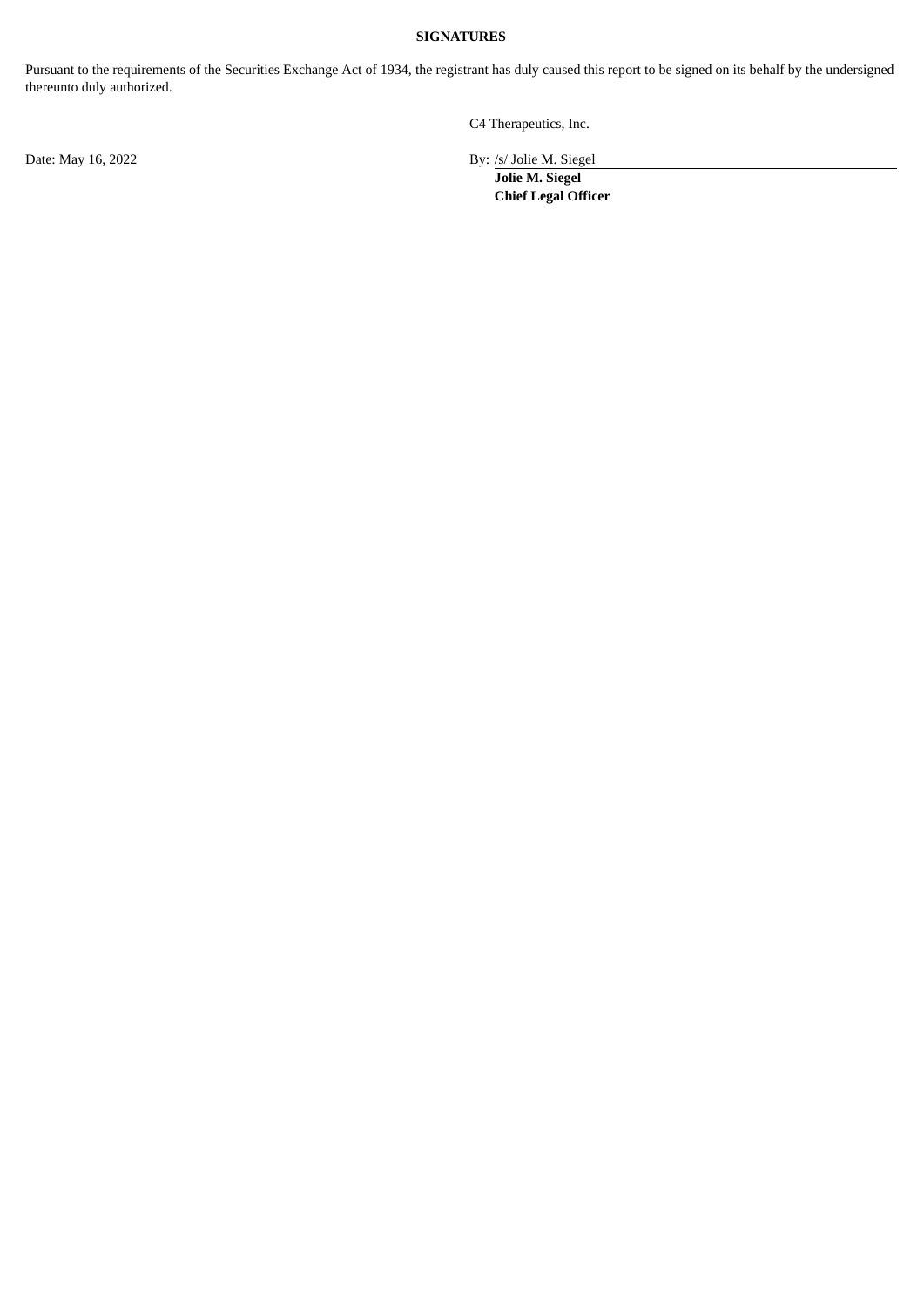<span id="page-3-0"></span>

# **C4 Therapeutics Announces First Patient Dosed in Phase 1/2 Clinical Trial Evaluating CFT8634, an Orally Bioavailable BiDAC™ Degrader for the Treatment of Synovial Sarcoma and SMARCB1-null Tumors**

WATERTOWN, Mass., May 16, 2022 (GLOBE NEWSWIRE) – C4 Therapeutics, Inc. (C4T) (Nasdaq: CCCC), a clinical-stage biopharmaceutical company dedicated to advancing targeted protein degradation science to develop a new generation of smallmolecule medicines and transform how disease is treated, today announced that the first patient has been dosed in its Phase 1/2 clinical trial of CFT8634, an orally bioavailable BiDAC™ degrader targeting BRD9 for the treatment of SMARCB1-perturbed cancers, including synovial sarcoma and SMARCB1-null tumors.

"The initiation of our first clinical trial of CFT8634 is a significant milestone for C4 Therapeutics as we apply our TORPEDO® platform to an oncology target currently considered 'undruggable' and work to provide a new treatment option for patients living with synovial sarcoma and SMARCB1-null tumors," said Adam Crystal, M.D., Ph.D., chief medical officer of C4 Therapeutics. "Based on our pre-clinical research showing that the BRD9 degrader CFT8634 is potent, selective and efficacious in models of synovial sarcoma and malignant rhabdoid tumors, we believe CFT8634 may offer an effective targeted treatment for patients who currently have limited therapeutic options."

The Phase 1/2 trial will primarily investigate safety, tolerability and anti-tumor activity with secondary and exploratory objectives to characterize the pharmacokinetic and pharmacodynamic profile of CFT8634. The Phase 1 portion of the study will evaluate CFT8634 as an oral, single agent therapy for patients with synovial sarcoma and SMARCB1-null tumors to identify a recommended Phase 2 dose. Following identification of recommended dosage, the Phase 2 portion of the trial is expected to expand to the following investigational arms: one in synovial sarcoma, and one in SMARCB1-null tumors. Across the Phase 1/2 trial, C4T plans to enroll approximately 90 patients.

CFT8634 is C4T's second oncology program to enter clinical studies from its internally developed research pipeline. CFT8634 is C4T's first BiDAC degrader candidate to be evaluated in the clinic.

To learn more about the CFT8634 clinical trial, visit clinicaltrials.gov (identifier: NCT 05355753).

## **About CFT8634**

 $CFT8634$  is a BiDAC<sup>™</sup> degrader targeting BRD9 for the treatment of cancers that are dependent on BRD9, including synovial sarcoma and SMARCB1-null cancers. BRD9 has been considered an "undruggable" target due to the inability of bromodomain inhibitors to effectively treat these cancers. Unlike BRD9 inhibition, BRD9 degradation has been shown to be efficacious in preclinical models of synovial sarcoma. By leveraging C4T's TORPEDO® platform, C4T developed CFT8634, an orally bioavailable, selective degrader of BRD9. In March 2022, C4T announced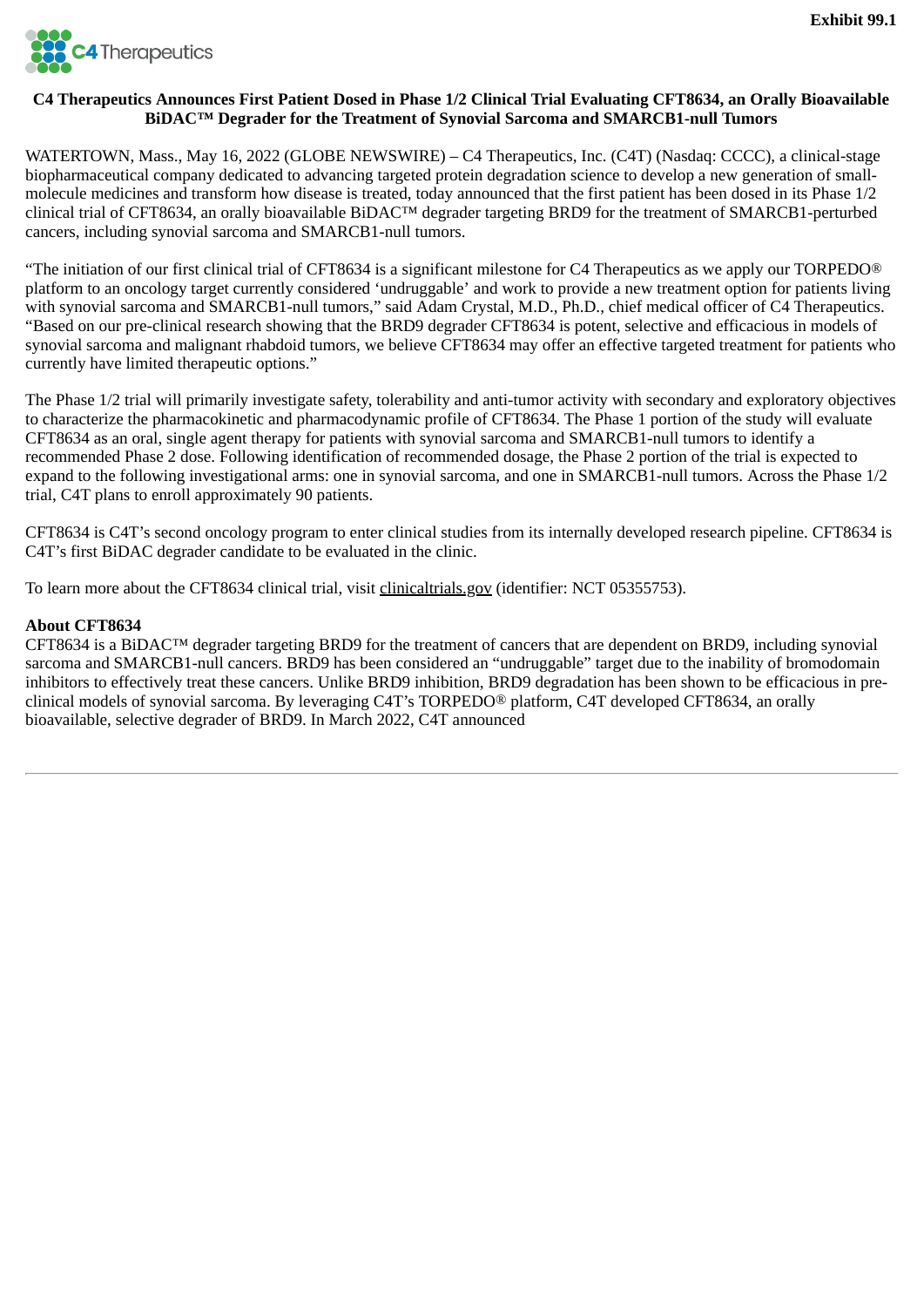the U.S. Food and Drug Administration had granted orphan drug designation (ODD) to CFT8634.

# **About Synovial Sarcoma and SMARCB1-null Tumors**

Synovial sarcoma is a rare and aggressive subtype of soft tissue sarcoma. It accounts for approximately 10 percent of all sarcoma diagnoses. An estimated 900 people are diagnosed with synovial sarcoma in the U.S. each year. Approximately one-third of patients are diagnosed under the age of 30.

SMARCB1-null tumors include malignant rhabdoid tumor, poorly differentiated chordoma, epithelioid sarcoma and other rare cancers; some subtypes are most commonly diagnosed in children and young adults.

Both synovial sarcoma and SMARCB1-null tumors are believed to be dependent on BRD9 and, as a result, CFT8634 may be an effective treatment.

# **About C4 Therapeutics**

C4 Therapeutics (C4T) (Nasdaq: CCCC) is a clinical-stage biopharmaceutical company dedicated to delivering on the promise of targeted protein degradation science to create a new generation of medicines that transforms patients' lives. C4T is leveraging its TORPEDO® platform to efficiently design and optimize small-molecule medicines that harness the body's natural protein recycling system to rapidly degrade disease-causing proteins, offering the potential to overcome drug resistance, drug undruggable targets and improve patient outcomes. C4T is advancing multiple targeted oncology programs to the clinic and expanding its research platform to deliver the next wave of medicines for difficult-to-treat diseases. For more information, please visit www.c4therapeutics.com.

# **Forward-Looking Statements**

This press release contains "forward-looking statements" of C4 Therapeutics, Inc. within the meaning of the Private Securities Litigation Reform Act of 1995. These forward-looking statements may include, but may not be limited to, express or implied statements regarding our ability to develop potential therapies for patients; the design and potential efficacy of our therapeutic approaches; the predictive capability of our TORPEDO® platform in the development of novel, selective, orally bioavailable degraders; the potential timing, design and advancement of our pre-clinical studies and clinical trials, including the potential timing for regulatory authorization related to clinical trials; our ability and the potential to successfully manufacture and supply our product candidates for clinical trials; our ability to replicate results achieved in our pre-clinical studies or clinical trials in any future studies or trials; and regulatory developments in the United States and foreign countries. Any forward-looking statements in this press release are based on management's current expectations and beliefs of future events and are subject to a number of risks and uncertainties that could cause actual results to differ materially and adversely from those set forth in or implied by such forward-looking statements. These risks and uncertainties include, but are not limited to: uncertainties related to the initiation, timing, advancement and conduct of pre-clinical and clinical studies and other development requirements for our product candidates; the risk that any one or more of our product candidates will cost more to develop or may not be successfully developed and commercialized; and the risk